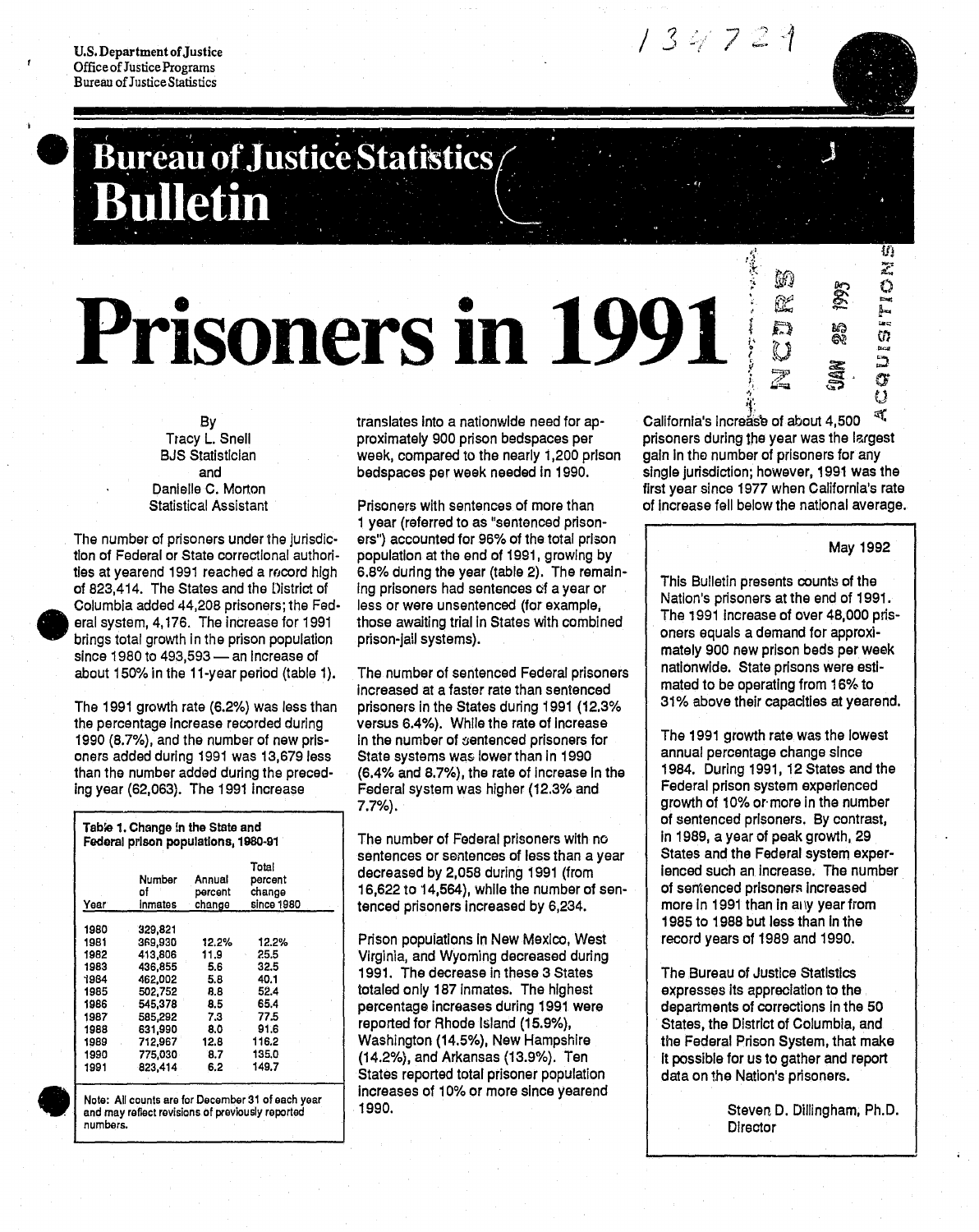Table 2. Prisoners under the jurisdiction of State or Federal correctional authorities, by region and Jurisdiction, yearend 1900and 1991

|                             |                  | Total            |              |                  |                  | Sentenced to more than 1 year |             |
|-----------------------------|------------------|------------------|--------------|------------------|------------------|-------------------------------|-------------|
|                             |                  |                  | Percent      |                  |                  | Percent                       | Incarcer-   |
| Region and                  | Advance          | Final            | change,      | Advance          | Final            | change,                       | ation       |
| jurisdiction                | 1991             | 1990             | 1990-91      | 1991             | 1990             | 1990-91                       | rate, 1991* |
| U.S.total                   | 823,414          | 775,030          | 6.2%         | 789,609          | 739,549          | 6.8%                          | 310         |
| Federal                     | 71.608           | 67,432           | 6,2          | 57,044           | 50,810           | 12.3                          | 22          |
| State                       | 751,806          | 707,598          | 6.2          | 732,565          | 688,739          | 6.4                           | 287         |
| <b>Northeast</b>            | 131,813          | 123,392          | 6.8%         | 127,934          | 119,063          | 7.5%                          | 248         |
| Connecticut                 | 10,977           | 10,500           | 4.5          | 8,585            | 7,771            | 10.5                          | 262         |
| Maine                       | 1,621            | 1,523            | 6.4          | 1,600            | 1,480            | 8.1                           | 127         |
| Massachusetts               | 9.058            | 8,273            | 9.5          | 8,998            | - 7,899<br>1.342 | 13.9                          | 150         |
| New Hampshire<br>New Jersey | 1,533<br>23,483  | 1,342<br>21,128  | 14.2<br>11.1 | 1,533<br>23,483  | 21,128           | 14.2<br>11.1                  | 132<br>300  |
| New York                    | 57,862           | 54,895           | 5.4          | 57,862           | 54,895           | 5.4                           | 319         |
| Pennsylvania                | 23,388           | 22,290           | 4.9          | 23,386           | 22,281           | 5.0                           | 192         |
| Rhode Island                | 2,772            | 2,392            | 15.9         | 1,749            | 1.586            | 10.3                          | 172         |
| Vermont                     | 1,119            | 1,049            | 6.7          | 738              | 651              | 8.4                           | 125         |
| Midwest                     | 155,469          | 145,793          | 6.6%         | 155,140          | 145,480          | 6.6%                          | 254         |
| Illinois                    | 29,115           | 27,516           | 5.8          | 29,115           | 27,516           | 5.8                           | 246         |
| Indiana                     | 13,008           | 12,736           | 2.1          | 12,876           | 12,615           | 2.1.                          | 226         |
| lowa                        | 4.145            | 3,967            | 4.5          | 4,145            | 3,967            | 4.5                           | 144         |
| Kansas                      | 5,903            | 5,777            | 2.2          | 5,903            | 5,777            | 2.2                           | 230         |
| Michigan                    | 36,423           | 34,267           | 6.3<br>9.3   | 36,423           | 34,267           | 6.3<br>9.3                    | 387<br>78   |
| Minnesota<br>Missouri       | 3,472<br>15,411  | 3,176<br>14,943  | 3.1          | 3,472<br>15,411  | 3,176<br>14,943  | 3.1                           | 294         |
| Nebraska                    | 2.506            | 2,403            | 4.3          | 2,389            | 2,286            | 4.5                           | 146         |
| North Dakota                | 492              | 483              | 1.9          | 441              | 435              | 1.4                           | 68          |
| Ohio                        | 35,750           | 31,822           | 12.3         | 35,750           | 31,822           | 12.3                          | 323         |
| South Dakota                | 1.374            | 1,341            | 2.5          | 1,374            | 1,341            | 2.5                           | 190         |
| Wisconsin                   | 7,870            | 7,362            | 6.9          | 7,841            | 7,335            | 6.9                           | 158         |
| South                       | 301,265          | 284,029          | 6.1%         | 291,807          | 275,217          | 6.0%                          | 332         |
| Alabama                     | 16,760           | 15,665           | 7.0          | 16,400           | 15,365           | 6.7                           | 392         |
| Arkansas                    | 7,709            | 6,766            | 13.9         | 7,667            | 6,718            | 14.1                          | 314         |
| Delaware                    | 3,721            | 3,471            | 7.2          | 2,406            | 2,241            | 7.4                           | 342         |
| District of Col.            | 10,251           | 9,947            | 3.1          | 6,893            | 6,798            | 1.4                           | 1,168       |
| Florida                     | 46,533           | 44,387           | 4.8          | 46,531           | 44,380           | 4.8                           | 346         |
| Georgia                     | 23,644           | 22,345           | 5.8          | 22,859<br>9,799  | 21,605           | 5.8                           | 342         |
| Kentucky<br>Louisiana       | 9,799<br>20,464  | 9,023<br>18,599  | 8.6<br>10.0  | 20,307           | 9,023<br>18,599  | 8.6<br>9.2                    | 261<br>466  |
| Maryland                    | 19,291           | 17,848           | 8.1          | 17,824           | 16,734           | 6.5                           | 366         |
| Mississippi                 | 9,070            | 8,375            | 8.3          | 8,848            | 8,084            | 9.5                           | 335         |
| North Carolina              | 18,899           | 18,411           | 2.7          | 18,288           | 17,764           | 2.9                           | 270         |
| Oklahoma                    | 13,376           | 12,285           | 8.9          | 13,376           | 12,285           | 8,9                           | 414         |
| South Carolina              | 18,312           | 17.319           | 5.7          | 17,173           | 16,208           | 6.0                           | 473         |
| Tennessee                   | 11,502           | 10,388           | 10.7         | 11,502           | 10,388           | 10.7                          | 227         |
| Texas                       | 51,677           | 50,042           | 3.3          | 51,677           | 50,042           | 3.3                           | 297         |
| Virginia                    | 18,755           | 17,593           | 6.6          | 18,755           | 17,418           | 7.7                           | 297         |
| West Virginia               | 1,502            | 1,565            | -4.0         | 1,502            | 1,565            | -4.0                          | 82          |
| West                        | 163,259          | 154,384          | 5.7%         | 157,684          | 148,979          | 5.8%                          | 290         |
| Alaska                      | 2.720            | 2.622            | 3.7          | 1.841            | 1.851            | - 5                           | 344         |
| Arizona<br>California       | 15,415           | 14,261<br>97,309 | 8.1<br>4.6   | 14,843<br>98,515 | 13,781           | 7,7<br>4.7                    | 398         |
| Colorado                    | 101,808<br>8,347 | 7,671            | 8.8          | 8,347            | 94,122<br>7,671  | 8.8                           | 320<br>247  |
| Hawaii                      | 2,688            | 2,533            | 6.1          | 1,979            | 1,708            | 15.9                          | 172         |
| ldaho                       | 2,211            | 1,961            | 12.7         | 2,211            | 1,961            | 12.7                          | 212         |
| Montana                     | 1,478            | 1,425            | 3.7          | 1,478            | 1,425            | 3.7                           | 182         |
| Nevada                      | 5,879            | 5,322            | 10.5         | 5,879            | 5,322            | 10.5                          | 477         |
| New Mexico                  | 3,119            | 3,187            | -2.1         | 3,016            | 3,067            | -1.7                          | 191         |
| Oregon                      | 6,760            | 6,492            | 4.1          | 6,760            | 6,492            | 4.1                           | 229         |
| Utah                        | 2,624            | 2,496            | 5.1          | 2,605            | 2,474            | 5.3                           | 149         |
| Washington                  | 9,156            | 7,995            | 14.5         | 9,156            | 7,995            | 14.5                          | 183         |
| Wyoming                     | 1,054            | 1,110            | $-5.0$       | 1,054            | 1,110            | -5.0                          | 225         |

Note: The advance count of prisoners Is conducted Immediately after the calendar year ends. Prisoner counts for 1990 may differ from those reported In previous publications. Counts for 1991 are subject to revision as updated figures become available. Explanatory notes for each Jurisdiction are reported in the appendix. \*The number of prisoners with sentences of more than 1 year per 100,000 resident population.

# Rates of Incarceration Increase

On December 31, 1991, the number of sen- • tenced prisoners per 100,000 residents was 310, also a new record. Eleven of the 18 jurisdictions with rates greater than the rate for the Nation were located In the South, 4 were In the West, 2 were In the Midwest, and 1 was In the Northeast.

Since 1980 the number of sentenced Inmates per 100,000 residents has risen 123%, from 139 to 310. During this period, per capita Incarceration rates have grown most rapidly in the Northeast, increasing by 185% (from 87 to 248), and the West, up by 176% (from 105 to 290). The per capita number of sentenced prisoners in the Midwest climbed 133% (from 109 to 254), and the rate rose 77% in the South (from 188 to 332). The number of sentenced Federal prisoners per 100,000 U.S. residents has Increased 144% (from 9 to 22) over the same period.



•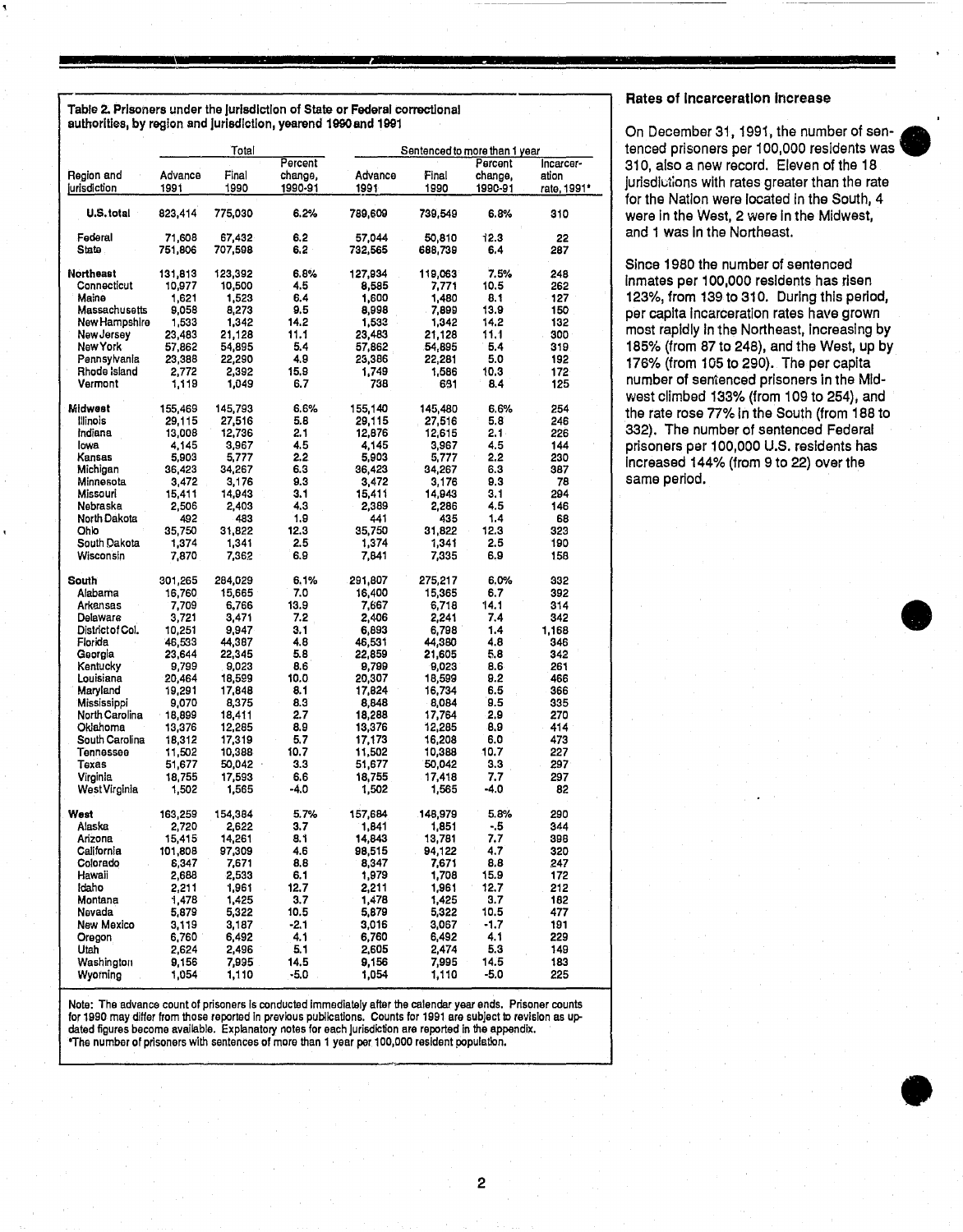# Prison populations In Northeastern States grow the fastest

•

Regionally, during 1991 the percentage Increase In the number of sentenced prisoners was highest In the Northeastern States, with a gain of 7.5% (table 3). The number

of sentenced prisoners grew by 6.6% In the Midwest, 6.0% In the South and 5.8% In the West. The sentenced Federal prison population grew by 12.3%.

In 20 States the percentage change In the number of sentenced prisoners during 1991 was equal to or higher than that of 1990. Among these jurisdictions, nine had Increases of at least 10%, led by Hawaii (15.9%), Arkansas (14.1%), and Massachusetts (13.9%).

Table 3. Annual change in the number of sentenced prisoners under the jurisdiction of State or Federal correctional authorities, by region and jurisdiction, yearend 1985 through 1991

| Region and                                         | 85-86  | 86-87               | 87-88  | Annual change | 89-90  | $90 - 91$                                  |                                                                      | 1987    |        | Annual percent change<br>1989                                | 1990   | 1991   |
|----------------------------------------------------|--------|---------------------|--------|---------------|--------|--------------------------------------------|----------------------------------------------------------------------|---------|--------|--------------------------------------------------------------|--------|--------|
| jurisdiction                                       |        |                     |        | 83-89         |        |                                            | 1986                                                                 |         | 1988   |                                                              |        |        |
| U.S.total                                          | 41,614 | 38,593              | 44,791 | 75,554        | 58,232 | 50,060                                     | 8.6%                                                                 | 7.4%    | 8.0%   | 12.5%                                                        | 8.5%   | 6.8%   |
| Federal                                            | 3,836  | 2,992               | 2,584  | 5,061         | 3,642  | 6,234                                      | 11.7                                                                 | 8.2     | 6.5    | 12.0                                                         | 7.7    | 12.3   |
| State                                              | 37,778 | 35,601              | 42,207 | 70,493        | 54,590 | 43,826                                     | 8.4                                                                  | 7.4     | 8.1    | 12.5                                                         | 8.7    | 6.4    |
| Northeast                                          | 6,346  | 8,441               | 7,243  | 14,884        | 9,664  | 8,871                                      | 8.8%                                                                 | 10.7%   | 8.3%   | 15.7%                                                        | 8.8%   | 7.5%   |
| Connecticut                                        | 283    | 311                 | 86     | 1,586         | 1,462  | 814                                        | 7.0                                                                  | 7.2     | 1.9    | 33.6                                                         | 23.2   | 10.5   |
| Maine                                              | 15     | $\langle 4 \rangle$ | (18)   | 212           | 48     | 120                                        | 1,2                                                                  | $-3$    | $-1.5$ | 17.4                                                         | 3.4    | 8.1    |
| Massachusetts                                      | 236    | 576                 | 483    | 813           | 631    | 1,099                                      | 4.6                                                                  | 10.7    | 8.1    | 12.6                                                         | 8.7    | 13.9   |
|                                                    |        |                     |        |               |        |                                            |                                                                      |         |        |                                                              |        |        |
| New Hampshire                                      | 99     | 85                  | 152    | 147           | 176    | 191                                        | 14.5                                                                 | 10.9    | 17.5   | 14.4                                                         | 15.1   | 14.2   |
| New Jersey"                                        | 685    | 3,949               | 967    | 2,503         | 1,689  | 2,355                                      | 6.0                                                                  | 32.9    | 6.1    | 14.8                                                         | 8.7    | 11.1   |
| New York                                           | 3,942  | 2,393               | 3,700  | 6,685         | 3,663  | 2,967                                      | 11.4                                                                 | 6.2     | 9,1    | 15.0                                                         | 7.1    | 5.4    |
| Pennsylvania                                       | 1,046  | 1,081               | 1,637  | 2,575         | 1,823  | 1,105                                      | 7.4                                                                  | 7.1     | 10,1   | 14.4                                                         | 8,9    | 5.0    |
| Rhode Island                                       | 44     | (16)                | 188    | 290           | 117    | 163                                        | 4.6                                                                  | $-1.6$  | 19.0   | 24.6                                                         | 8.0    | 10.3   |
| Vermont                                            | (4)    | 66                  | 48     | 73            | 55     | 57                                         | - 9                                                                  | 15.0    | 9.5    | 13.2                                                         | 8.6    | 8.4    |
| Midwest                                            | 7,481  | 8,141               | 9,507  | 15,795        | 9,434  | 9,660                                      | 7.9%                                                                 | 7.9%    | 8.6%   | 13.1%                                                        | 6.9%   | 6.6%   |
| lliinois                                           |        | 394                 |        |               | 2,804  |                                            | 4,4                                                                  | 2.0     | 6.2    | 17.2                                                         | 11.3   | 5.8    |
|                                                    | 822    |                     | 1,231  | 3,631         |        | 1,599                                      |                                                                      |         |        |                                                              |        |        |
| Indiana                                            | 196    | 671                 | 637    | 949           | 395    | 261                                        | 2.0                                                                  | 6.7     | 6.0    | 8.4                                                          | 3.2    | 2.1    |
| lowa                                               | 90     | 74                  | 183    | 550           | 383    | 178                                        | 3,3                                                                  | 2.7     | 6.4    | 18.1                                                         | 10.7   | 4.5    |
| Kansas                                             | 613    | 436                 | 154    | (319)         | 161    | 126                                        | 13.0                                                                 | 8.2     | 2.7    | -5.4                                                         | 2.9    | 2.2    |
| Michigan                                           | 2,987  | 3,137               | 3,733  | 4,027         | 2,628  | 2,156                                      | 16.8                                                                 | 15.1    | 15.6   | 14.6                                                         | 8.3    | 6.3    |
| Minnesota                                          | 119    | 84                  | 253    | 304           | 73     | 296                                        | 5.1                                                                  | 3.4     | 9.9    | 10.9                                                         | 2.4    | 9.3    |
| Missouri                                           | 513    | 1,048               | 819    | 1.745         | 1,022  | 468                                        | 5.2                                                                  | 10.2    | 7.2    | 14.3                                                         | 7,3    | 3.1    |
| Nebraska                                           | 221    | 9                   | 145    | 170           | 8      | 103                                        | 12.8                                                                 | .5      | 7.4    | 8.1                                                          | .4     | 4.5    |
| North Dakota                                       | (14)   | -19                 | 34     | (10)          | 31     | 6                                          | -3.7                                                                 | 5,3     | 8.9    | -2.4                                                         | 7.7    | 1.4    |
|                                                    |        |                     |        |               |        |                                            |                                                                      |         |        |                                                              |        |        |
| Ohio                                               | 1,599  | 1,777               | 2,222  | 4,076         | 1,284  | 3,928                                      | 7.7                                                                  | 7.9     | 9.2    | 15.4                                                         | 4.2    | 12.3   |
| South Dakota                                       | 13     | 83                  | (117)  | 236           | 85     | 33                                         | 1.3                                                                  | 7.9     | -10.3  | 23.2                                                         | 6.8    | 2.5    |
| Wisconsin                                          | 322    | 409                 | 213    | 436           | 560    | 506                                        | 6.0                                                                  | 7.2     | 3,5    | 6.9                                                          | 8.3    | 6.9    |
| South                                              | 11,683 | 8,823               | 13,143 | 23,669        | 22,448 | 16,590                                     | 6.0%                                                                 | 4.3%    | 6.1%   | 10.3%                                                        | 8.9%   | 6.0%   |
| Alabama                                            | 755    | 1,098               | (245)  | 1,218         | 1,790  | 1,035                                      | 7.0                                                                  | 9.5     | -1.9   | 9.9                                                          | 13.2   | 6.7    |
| Arkansas                                           | 90     | 740                 | 520    | 345           | 172    | 949                                        | 2.0                                                                  | 15.7    | 9.6    | 5.8                                                          | 2.6    | 14.1   |
| Delaware                                           |        |                     |        | 83            |        |                                            |                                                                      |         |        |                                                              |        | 7.4    |
|                                                    | 197    | 203                 | 42     |               | (43)   | 165                                        | 11.2                                                                 | 10.4    | 1.9    | 3.8                                                          | -1.9   |        |
| D'strict of Columbia                               | 183    | 827                 | 700    | 421           | 148    | 95                                         | 4.0                                                                  | 17.3    | 12.5   | 6.7                                                          | 2.2    | 1.4    |
| Florida                                            | 3,746  | 132                 | 2,321  | 5,285         | 4,414  | 2,151                                      | 13.2                                                                 | $\cdot$ | 7.2    | 15.2                                                         | 11.0   | 4.8    |
| Georgia                                            | 487    | 1,874               | 294    | 1,601         | 1,986  | 1,254                                      | 3.2                                                                  | 11.8    | 1.7    | 8.9                                                          | 10.1   | 5.8    |
| Kentucky                                           | 307    | 1.149               | 717    | 1,135         | 734    | 776                                        | 6.2                                                                  | 21.7    | 11.1   | 15.9                                                         | 8.9    | 8.6    |
| Louisiana                                          | 410    | 1,075               | 867    | 1,015         | 1,342  | 1.708                                      | 3.0                                                                  | 7.5     | 5.6    | 6.2                                                          | 7.8    | 9.2    |
| Maryland                                           | 256    | 353                 | 660    | 1,806         | 1,356  | 1,090                                      | 2.1                                                                  | 2.8     | 5.1    | 13.3                                                         | 8.8    | 6.5    |
| Mississippi                                        | 353    | 158                 | 532    | 449           | 384    | 764                                        | 5.7                                                                  | 2.4     | 7.9    | 6.2                                                          | 5.0    | 9,5    |
| North Carolina                                     | 366    |                     | 133    | 377           |        | 524                                        | 2.3                                                                  | $-1.6$  | 8.     | 2.3                                                          | 6.8    | 2,9    |
|                                                    |        | (255)               |        |               | 1,136  |                                            |                                                                      |         |        |                                                              |        |        |
| Oklahoma                                           | 1,378  | (69)                | 809    | 1,160         | 677    | 1,091                                      | 16.5                                                                 | -.7     | 8.4    | 11.1                                                         | 5.8    | 8.9    |
| South Carolina                                     | 1,114  | 840                 | 1,040  | 1,906         | 1,400  | 965                                        | 11.2                                                                 | 7.6     | 8.8    | 14.8                                                         | 9.5    | 6.0    |
| Tennessee                                          | 464    | 48                  | 2,136  | 855           | (242)  | 1,114                                      | 6.5                                                                  | .6      | 28.0   | 8.7                                                          | $-2.3$ | 10.7   |
| Texas                                              | 1,002  | 287                 | 1,616  | 3,585         | 6,020  | 1,635                                      | 2.7                                                                  | .7      | 4.2    | 8.9                                                          | 13.7   | 3.3    |
| Virginia                                           | 828    | 386                 | 997    | 2,345         | 1,145  | 1,337                                      | 7.1                                                                  | 3.1     | 7.7    | 16.8                                                         | 7.0    | 7.7    |
| West Virginia                                      | (253)  | (23)                | 4      | 83            | 29     | (63)                                       | -14.7                                                                | $-1.6$  | .3     | 5.7                                                          | 1.9    | -4.0   |
| West                                               | 12,268 | 10,196              | 12,314 | 16,145        | 13,044 | 8,705                                      | 14.4%                                                                | 10.5%   | 11.5%  | 13.5%                                                        | 9.6%   | 5.8%   |
| Alaska                                             | 136    | 101                 | 95     | 46            | (57)   | (10)                                       | 8.9                                                                  | 6.1     | 5.4    | 2,5                                                          | -3.0   | $-5$   |
| Arizona                                            | 765    | 1,520               | 1,020  | 1,148         | 1,055  | 1,062                                      | 9.2                                                                  | 16.8    | 9.7    | 9.9                                                          | 8.3    | 7.7    |
|                                                    |        |                     |        |               |        |                                            |                                                                      |         |        |                                                              |        |        |
| California                                         | 9,399  | 7,087               | 8,968  | 10,558        | 9,784  | 4,393                                      | 19.4                                                                 | 12.3    | 13.8   | 14.3                                                         | 11.6   | 4.7    |
| Colorado <sup>b</sup>                              | 516    | 869                 | 1,070  | 1,232         | 353    | 676                                        | 14.2                                                                 | 20.9    | 21.3   | 20.2                                                         | 4.8    | 8.8    |
| Hawaii                                             | 93     | 11                  | (22)   | 242           | (49)   | 271                                        | 6.5                                                                  | .7      | -1.4   | 16.0                                                         | -2.8   | 15.9   |
| kiaho                                              | 104    | (13)                | 149    | 266           | 111    | 250                                        | 7.7                                                                  | - 9     | 10.4   | 16.8                                                         | 6.0    | 12.7   |
| Montana                                            | (18)   | 96                  | 64     | 57            | 97     | 53                                         | $-1.6$                                                               | 8.6     | 5.3    | 4.5                                                          | 7.3    | 3.7    |
| Nevada                                             | 780    | (117)               | 447    | 231           | 210    | 557                                        | 20.7                                                                 | $-2.6$  | 10.1   | 4.7                                                          | 4.1    | 10.5   |
| New Mexico                                         | 194    | 280                 | 137    | 36            | (53)   | (51)                                       | 9.2                                                                  | 12.1    | 5.3    | 1.3                                                          | -1.7   | $-1.7$ |
|                                                    |        |                     |        |               |        |                                            |                                                                      |         |        |                                                              |        |        |
| Oregon                                             | 394    | 687                 | 534    | 753           | 336    | 268                                        | 9.0                                                                  | 14.4    | 9.8    | 12.6                                                         | 5.5    | 4.1    |
| Utah                                               | 122    | 92                  | 107    | 424           | 106    | 131                                        | 7.5                                                                  | 5.3     | 5.8    | 21.8                                                         | 4.5    | 5.3    |
| Washington                                         | (316)  | (472)               | (315)  | 1,112         | 1,067  | 1,161                                      | -4.6                                                                 | -7.1    | -5.1   | 19.1                                                         | 15.4   | 14.5   |
| Wvomina                                            | 99     | 55                  | 60     | 40            | 84     | (56)                                       | 13.0                                                                 | 6.4     | 6,6    | 4.1                                                          | 8.2    | $-5.0$ |
|                                                    |        |                     |        |               |        |                                            | <sup>a</sup> In 1987 New Jersey began to include in its jurisdiction |         |        | <sup>b</sup> Colorado revised its numbers from 1985 to 1990. |        |        |
| Note: Sentenced prisoners are those with sentences |        |                     |        |               |        |                                            |                                                                      |         |        |                                                              |        |        |
| of more than 1 year.                               |        |                     |        |               |        |                                            | count the number of State-sentenced prisoners held                   |         |        |                                                              |        |        |
| () Indicates a decline in the number of sentenced  |        |                     |        |               |        | in local jails because of prison crowding. |                                                                      |         |        |                                                              |        |        |

3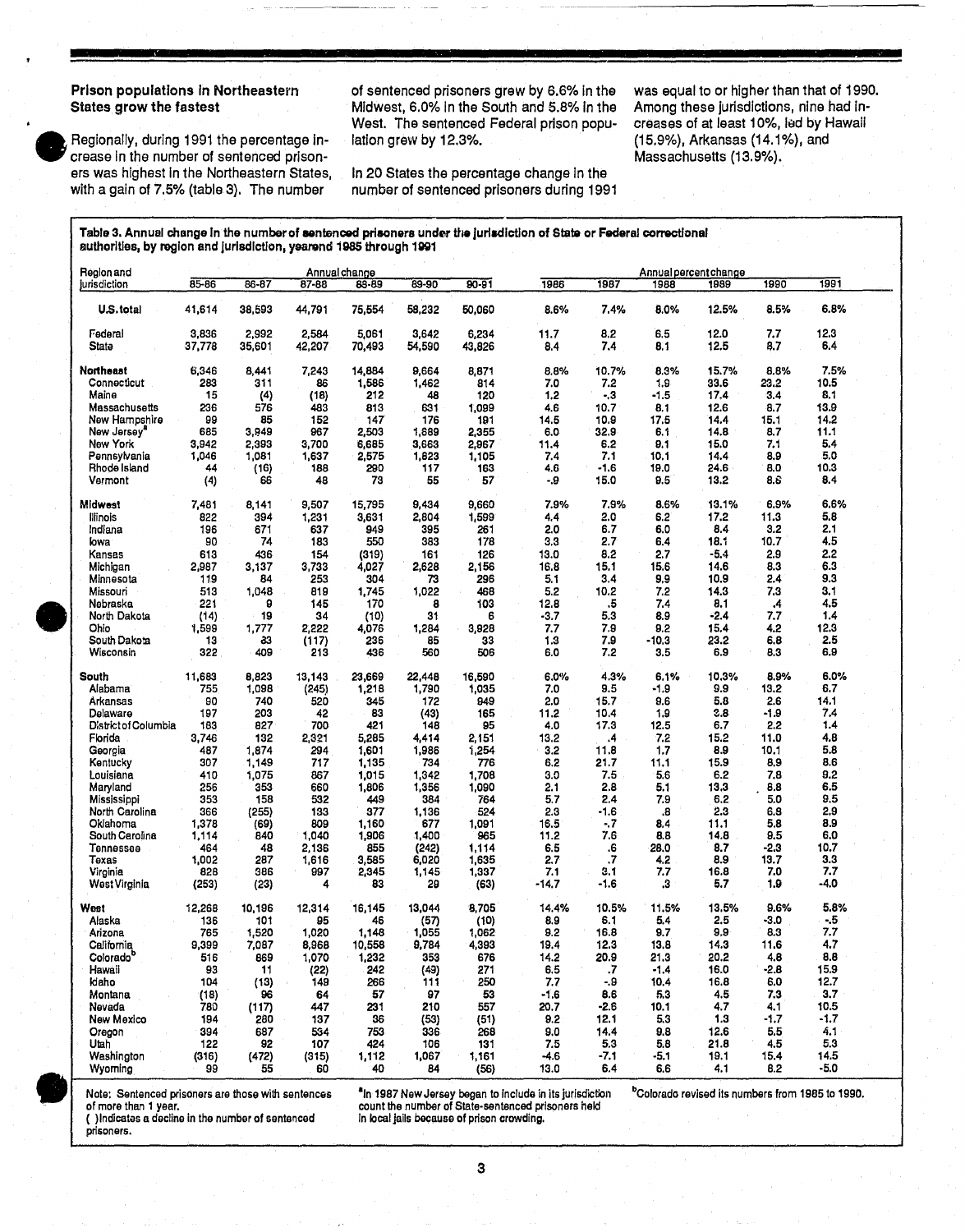Since December 31, 1985, net gains In the number of sentenced prisoners have averaged about  $1,000$  prisoners per week - a gain of about 912 State prisoners and 78 Federal prisoners per week over the period. The largest net gains have occurred In the South (309 Inmates per week) followed by the West (233), the Midwest (192), and the Northeast (178). During 1991 the average growth in the number of sentenced Slate and Federal prisoners was equal to a demand for 963 additional bed-spaces par

week, about 157 fewer than the average weekly growth In 1990 and nearly 500 per week less than in 1989.

"

The sentenced prisoner population Increased In seven States by 90% or more since 1985: California (104%), Colorado (130%), Connecticut (112%), Kentucky (97%), Michigan (105%), New Hampshire (125%), and New Jersey (107%). California's Increase of 50,189 sentenced prisoners since 1985 accounts for 69% of the Increase for the West and 18% of the Increase among all States over the period. In 1985,10.8% of the Nation's sentenced State prisoners were In California; in 1991, 13.5%. (For additional State comparisons, • see table 4.)

Female prisoner population grows at a faster pace

The number of female inmates (47,691) increased at a faster rate during 1991 (7.8%) than the number of male Inmates (6.1 %) (table 5). The number of sentenced

 $\bullet$ 

**•** 

|                               |               | Table 4. The prison situation among the States, yearend 1991 |                         |               |                     |                                                                   |                     |  |
|-------------------------------|---------------|--------------------------------------------------------------|-------------------------|---------------|---------------------|-------------------------------------------------------------------|---------------------|--|
| 10 States with<br>the largest | Number        | 10 States with<br>the highest                                | <b>Prisoners</b><br>per |               |                     | 10 States with the largest percent increases in prison population |                     |  |
| 1991 prison<br>populations    | of<br>inmates | incarceration<br>rates, 1991*                                | 100.000<br>residents    | 1990-91       | Percent<br>increase | 1985-91*                                                          | Percent<br>increase |  |
| California                    | 101.808       | Nevada                                                       | 477                     | Rhode Island  | 15.9%               | Colorado                                                          | 129.9%              |  |
| New York                      | 57,862        | South Carolina                                               | 473                     | Washington    | 14.5                | New Hampshire                                                     | 124.5               |  |
| Texas                         | 51.677        | Louislana                                                    | 466                     | New Hampshire | 14.2                | Connecticut                                                       | 112.3               |  |
| Florida                       | 46.533        | Oklahoma                                                     | 414                     | Arkansas      | 13.9                | New Jersey                                                        | 107.2               |  |
| Michigan                      | 36,423        | Arizona                                                      | 398                     | Idaho         | 12.7                | Michigan                                                          | 105.1               |  |
| Ohio .                        | 35,750        | Alabama                                                      | 392                     | Ohio          | 12.3                | California                                                        | 104.0               |  |
| lllinois                      | 29.115        | Michigan                                                     | 387                     | New Jersey    | 11.1                | Kentucky                                                          | 96.7                |  |
| Georgia                       | 23,644        | Maryland                                                     | 366                     | Tennessee     | 10.7                | Rhode Island                                                      | 81.6                |  |
| New Jersey                    | 23,483        | Florida                                                      | 345                     | Nevada        | 10.5                | Arizona                                                           | 79.4                |  |
| Pennsylvania                  | 23,388        | Alaska                                                       | 344                     | Louisiana     | 10.0                | Massachusetts                                                     | 74.4                |  |

Note: The District of Columbia as a wholly urban jurisdiction is excluded. 'Prisoners with sentences of more than 1 year.

| Table 5. Prisoners under the<br>jurisdiction of State or Federal<br>correctional authorities, by sex | Table 6. Women เ<br>vearend 1991 |        |                             |
|------------------------------------------------------------------------------------------------------|----------------------------------|--------|-----------------------------|
| of inmate, yearend 1990 and 1991                                                                     |                                  |        | Jurisdiction                |
|                                                                                                      | Men                              | Women  | U.S. total                  |
|                                                                                                      |                                  |        | Federal                     |
| Total                                                                                                |                                  |        | <b>State</b>                |
| Advance 1991                                                                                         | 775.723                          | 47.691 |                             |
| Final 1990                                                                                           | 730.795                          | 44.235 | <b>States with at least</b> |
| Percent change,                                                                                      |                                  |        | 500 female inmates:         |
| 1990-91                                                                                              | 6.1%                             | 7.8%   |                             |
| <b>Sentenced to more</b>                                                                             |                                  |        | California                  |
| than 1 vear                                                                                          |                                  |        | New York                    |
| Advance 1991                                                                                         | 745,510                          | 44.099 | Florida                     |
| <b>Final 1990</b>                                                                                    | 699,064                          | 40.485 | Toxas                       |
|                                                                                                      |                                  |        | Ohio                        |
| Percent change,                                                                                      | 6.6%                             | 8.9%   |                             |
| 1990-91                                                                                              |                                  |        | Michigan                    |
|                                                                                                      |                                  |        | Georgia                     |
| Incarceration rate, 1991*                                                                            | 599                              | 34     | llinois                     |
|                                                                                                      |                                  |        | Oklahoma                    |
|                                                                                                      |                                  |        | Now Jorcov                  |

| Table 5. Prisoners under the                                                                             |         |        | Table 6. Women under the jurisdiction of State or Federal correctional authorities.<br>vearend 1991 |                  |                                   |                     |  |
|----------------------------------------------------------------------------------------------------------|---------|--------|-----------------------------------------------------------------------------------------------------|------------------|-----------------------------------|---------------------|--|
| iurisdiction of State or Federal<br>correctional authorities, by sex<br>of inmate, yearend 1990 and 1991 |         |        | Number<br>offemale                                                                                  | Percent<br>ofall | Percentchange<br>in female inmate |                     |  |
|                                                                                                          |         |        | Jurisdiction                                                                                        | inmates          | inmates                           | population, 1990-91 |  |
|                                                                                                          | Мөп     | Women  | U.S. total                                                                                          | 47,691           | 5.8%                              | 7.8%                |  |
|                                                                                                          |         |        | Federal                                                                                             | 5,654            | 7.9                               | 7.6                 |  |
| Total                                                                                                    |         |        | <b>State</b>                                                                                        | 42,037           | 5.6                               | 7.8                 |  |
| Advance 1991                                                                                             | 775,723 | 47,691 |                                                                                                     |                  |                                   |                     |  |
| Final 1990                                                                                               | 730,795 | 44,235 | <b>States with at least</b>                                                                         |                  |                                   |                     |  |
| Percent change,                                                                                          |         |        | 500 female inmates:                                                                                 |                  |                                   |                     |  |
| 1990-91                                                                                                  | 6.1%    | 7.8%   |                                                                                                     |                  |                                   |                     |  |
|                                                                                                          |         |        | California                                                                                          | 6,302            | 6.2%                              | $-3.1%$             |  |
| Sentenced to more                                                                                        |         |        | <b>New York</b>                                                                                     | 3,368            | 5.8                               | 25.2                |  |
| than 1 year                                                                                              |         |        | Florida                                                                                             | 2,639            | 5.7                               | $-9$                |  |
| Advance 1991                                                                                             | 745,510 | 44.099 | <b>Texas</b>                                                                                        | 2,483            | 4.8                               | 13.1                |  |
| Final 1990                                                                                               | 699,064 | 40,485 | Ohio                                                                                                | 2,293            | 6.4                               | 17.8                |  |
| Percent change,                                                                                          |         |        |                                                                                                     |                  |                                   |                     |  |
| 1990-91                                                                                                  | 6.6%    | 8.9%   | Michigan                                                                                            | 1,734            | 4.8                               | 2.7                 |  |
|                                                                                                          |         |        | Georgia                                                                                             | 1,391            | 5.9                               | 14.0                |  |
| Incarceration rate, 1991*                                                                                | 599     | 34     | <b>Illinois</b>                                                                                     | 1,257            | 4.3                               | 6.3                 |  |
|                                                                                                          |         |        | Oklahoma                                                                                            | 1,236            | 9.2                               | 15.4                |  |
| *The number of prisoners with sentences of more                                                          |         |        | New Jersey                                                                                          | 1,107            | 4.7                               | 6.3                 |  |
| than 1 yea: per 100,000 residents on December 31.<br>1991.                                               |         |        | Pennsylvania                                                                                        | 1,088            | 4,7                               | 8.2                 |  |
|                                                                                                          |         |        | South Carolina                                                                                      | 1,064            | 5.8                               | 1.0                 |  |
|                                                                                                          |         |        | Alabama                                                                                             | 1,055            | 6.3                               | 10.5                |  |
|                                                                                                          |         |        | North Carolina                                                                                      | 1.020            | 5.4                               | 7.9                 |  |
|                                                                                                          |         |        | Louisiana                                                                                           | 995              | 4.9                               | 28.4                |  |
|                                                                                                          |         |        | Virginia                                                                                            | 947              | 5.0                               | 2.2                 |  |
|                                                                                                          |         |        |                                                                                                     |                  |                                   |                     |  |
|                                                                                                          |         |        | Arizona                                                                                             | 939              | 6.1                               | 12.5                |  |
|                                                                                                          |         |        | Maryland                                                                                            | 931              | 4.8                               | 6.2                 |  |
|                                                                                                          |         |        | Missouri                                                                                            | 821              | 5.3                               | 5.7                 |  |
|                                                                                                          |         |        | District of Columbia                                                                                | 753              | 7.3                               | 24.3                |  |
|                                                                                                          |         |        | Indiana                                                                                             | 706              | 5.4                               | 3.7                 |  |
|                                                                                                          |         |        |                                                                                                     |                  |                                   |                     |  |
|                                                                                                          |         |        | Connecticut                                                                                         | 660              | 6.0                               | $-3.4$              |  |
|                                                                                                          |         |        | Massachusetts                                                                                       | 610              | 6.7                               | 4.8                 |  |
|                                                                                                          |         |        | Washington                                                                                          | 539              | 5.9                               | 23.9                |  |
|                                                                                                          |         |        | Mississippi                                                                                         | 533              | 5.9                               | 19.0                |  |
|                                                                                                          |         |        | Tennessee                                                                                           | 518              | 4.5                               | 32.8                |  |
|                                                                                                          |         |        | Kentucky                                                                                            | 513              | 5.2                               | 7.1                 |  |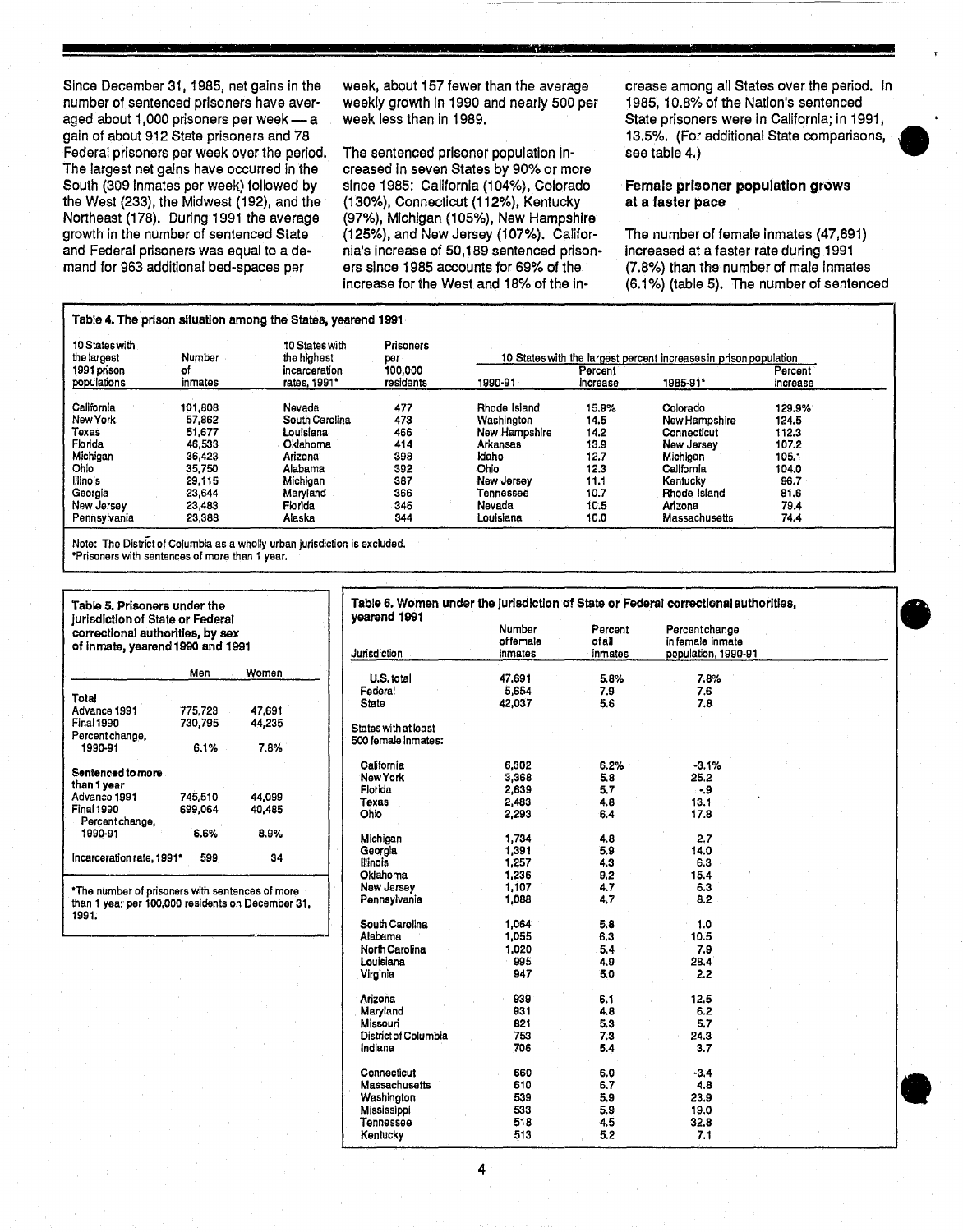•

male prisoners per 100,000 men In the resident population (599 per 100,000) was about 18 times that of sentenced female prisoners per 100,000 women In the resident population  $(34$  per  $100,000)$ . At the end of 1991, women accounted for 5.8% of prisoners nationwide (table 6).

Overall, the 1991 growth rate in the number of female Inmates (7.8%) was less than that for 1990 (8.9%). The rate of growth of female Inmates declined In the West, from 7.9% in 1990 to .4% In 1991. This lower growth rate offset the higher growth rates in 1991 In the Northeast, Midwest, and South.

| 7.8% | 8.9%    |                                                               |
|------|---------|---------------------------------------------------------------|
| 7.6  | 18.5    |                                                               |
| 7.8  | 7.7     |                                                               |
| 14.6 | 9.2     |                                                               |
| 7.6  | 6.3     |                                                               |
| 10.0 | 7.8     |                                                               |
| .4   | 7.9     |                                                               |
|      | 1990-91 | Percent increase<br>in female inmate<br>population<br>1989-90 |

In 1991, 26 States, the District of Columbia, and the Federal system had more than SOD female inmates. Among these jurisdictions, 12 had Increases of at least 10%, led by Tennessee's Increase of 32.8% (from 390 In 1990 to 518 in 1991). New York's In crease during 1991, 677 Inmates, accounted for 19.6% of the nationwide Increase of 3,456.

## Local jails held more than 12,000 because of State prison crowding

At the end of 1991, 19 jurisdictions reported a total of 12,225 State prisoners held In local jails or other facilities because of crowding in State facilities (table 7).<sup>1</sup> Three States - Alabama, New Jersey, and Tennessee - accounted for more than half of the prisoners sentenced to prison but incarcerated locally. Three States - New Jersey, Tennessee, and West Virginiahald more than 10% of their Statesentenced prisoners In local jails because of State facility crowding. Overall, 1.5% of the State prison population was confined In local jails on December 31, 1991, because of prison crowding.

<sup>1</sup> State prisons include the District of Columbia'

•

Prison capacity estimates are difficult to compare

The extent of crowding in the Nation's prisons is difficult to determine precisely because of the absence of uniform measures for defining capacity. A wide variety of capacity measures Is In use among the 52 reporting jurisdictions because capacity may reflect both available space to house Inmates and the ability to staff and operate an Institution. To estimate the capacity of the Nation's prisons, jurisdictions were asked to supply up to three measures for yearend 1991 - rated, operational, and

design capacities. These measures were defined as follows:

**II** 

• Rated capacity is the number of beds or Inmates assigned by a rating official to institutlons within the Jurisdiction.

• Operational capacity Is the number of Inmates that can be accommodated based on a facility's staff, existing programs, and services.

• Design capacity is the number of inmates that planners or architects Intended for the facility.

| Table 7. State prisoners held in local jails because of prison crowding, |  |
|--------------------------------------------------------------------------|--|
| by State, yearend 1990 and 1991                                          |  |

|                            |        |          | Prisoners held in local jails |                  |  |  |  |
|----------------------------|--------|----------|-------------------------------|------------------|--|--|--|
| <b>Stateshousing</b>       |        |          | As a percent                  |                  |  |  |  |
| prisoners in               |        | Number   |                               | of all prisoners |  |  |  |
| local lails                | 1990   | 1991     | 1990                          | 1991             |  |  |  |
| U.S. total                 | 17,574 | 12,225   | 2.3%                          | 1.5%             |  |  |  |
| Alabama                    | 858    | 1,245    | 5,5                           | 7.4              |  |  |  |
| Arizona <sup>a</sup>       | 52     | 49       | .4                            | .3               |  |  |  |
| Arkansas                   | 777    | 37       | 11.5                          | 1.1              |  |  |  |
| Colorado <sup>ª</sup>      | 653    | 81       | 8.5                           | 1.0              |  |  |  |
| District of Columbia       | 826    | 477      | 8.3                           | 4.7              |  |  |  |
|                            |        |          |                               |                  |  |  |  |
| idaho                      | 123    | 103      | 6.3                           | 4.7              |  |  |  |
| Indiana <sup>s</sup>       | 757    | 773      | 5.9                           | 5.9              |  |  |  |
| Kentucky                   | 693    | 866      | 7.7                           | 8.8              |  |  |  |
| Louisiana                  | 4,493  | $\cdots$ | 24.2                          | $\cdots$         |  |  |  |
| Maine                      | 10     | 2        | .7                            | $\cdot$ 1.       |  |  |  |
| Massachusetts <sup>a</sup> | 430    | 785      | 5.2                           | 8.7              |  |  |  |
| Mississippi                | 775    | 847      | 9.3                           | 9.3              |  |  |  |
| New Jersey                 | 2,741  | 3.523    | 13.0                          | 15.0             |  |  |  |
| Oklahoma                   | 210    | 434      | 1.7                           | 3.2              |  |  |  |
| Oregon                     | 61     | 0        | 9.                            | ٥                |  |  |  |
| South Carolina             | 443    | 418      | 2.6                           | 2.3              |  |  |  |
|                            |        |          |                               |                  |  |  |  |
| Tennessee                  | 1,869  | 2,046    | 18.0                          | 17.8             |  |  |  |
| Utah                       | O      | 94       | $\mathbf 0$                   | 3.6              |  |  |  |
| Vermont <sup>b</sup>       | 34     | 20       | 3.2                           | 1.8              |  |  |  |
| Virginia                   | 1,569  | o        | 8.9                           | o                |  |  |  |
| West Virginia <sup>8</sup> | 102    | 287      | 6.5                           | 19.1             |  |  |  |
| Wisconsin                  | 98     | 88       | 1.3                           | 1,1              |  |  |  |

••• No data avaJlable.

**For States not including jail backups in their jurisdiction counts, the percentage** of jurisdiction population was calculated using the total number of State inmates in jail ~nd prison.

Includes inmates housed in other States as a result of prison crowding.

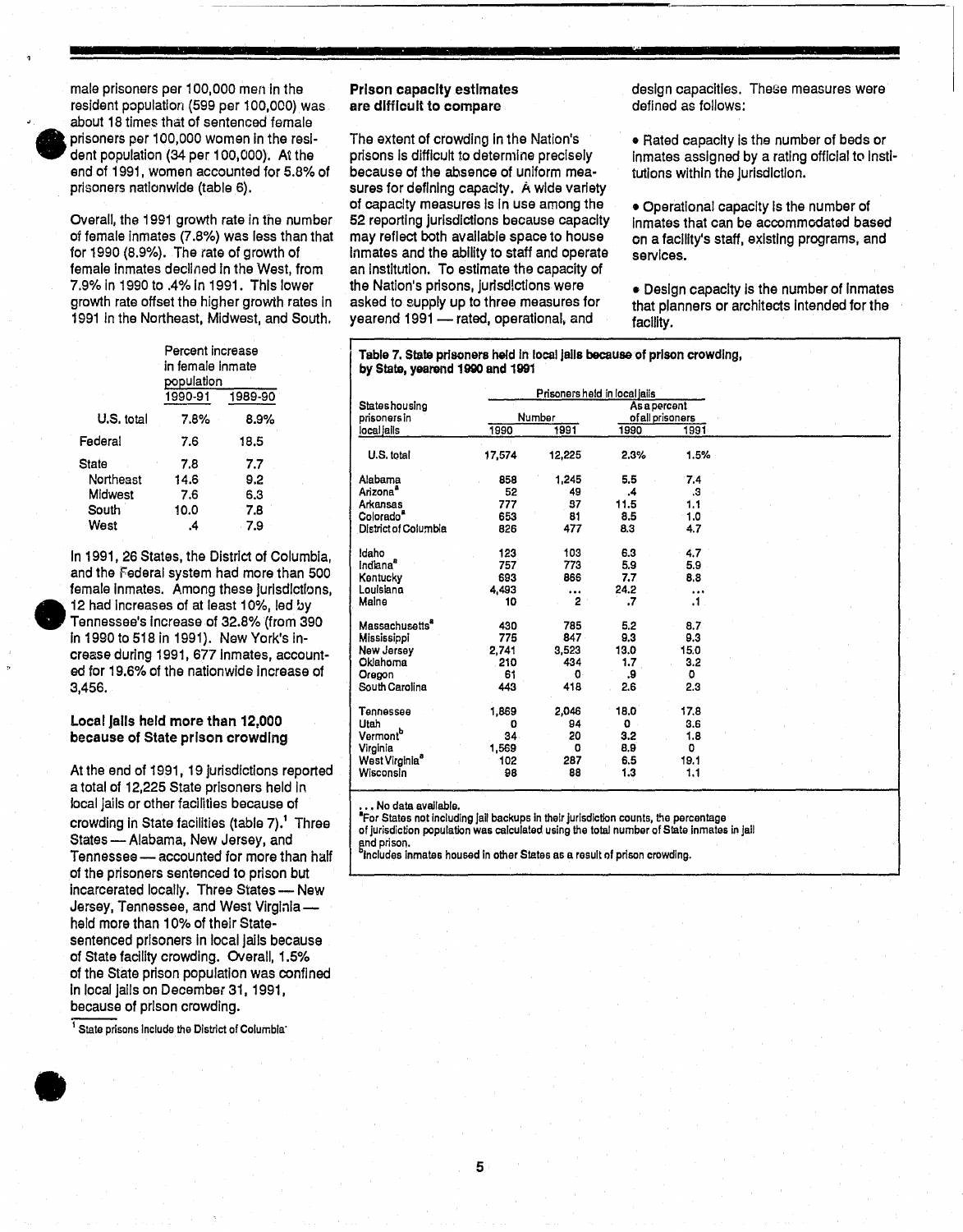Of the 52 reporting jurisdictions, 36 supplied to population are based on the highest and **Most jurisdictions are operating**<br>
rated capacities, 44 provided operational iowest capacity figures provided. (Twenty- above capac rated capacities, 44 provided operational lowest capacity figures provided. (Twenty-<br>capacities, and 37 submitted design capaci- two jurisdictions reported 1 capacity mea-Critis of reporting jurisdictions, so supplied to population are based on the highest and most jurisdictions are operating<br>
rated capacities, and 37 submitted design capaci- two jurisdictions reported 1 capacity mea-<br>
ties capacity and measures of the relationship capacIty measure they reported.} to operate efficiently. Prison dormitories

| Table 8. Reported Federal and State prison capacities, yearend 1991 |                    |                         |                    |                            |                    |  | paired periodically, special housing is<br>needed for protective custody and disci-          |
|---------------------------------------------------------------------|--------------------|-------------------------|--------------------|----------------------------|--------------------|--|----------------------------------------------------------------------------------------------|
|                                                                     |                    |                         |                    | Population <sup>®</sup>    | as a percent of    |  | plinary cases, and space may be needed<br>to cope with emergencies. At the end of            |
| Region and<br>jurisdiction                                          | Rated<br>capacity  | Operational<br>capacity | Design<br>capacity | <b>Highest</b><br>capacity | Lowest<br>capacity |  | 1991, seven States reported they were                                                        |
| Federal <sup>b</sup>                                                | 43,753             |                         | $\ddotsc$          | 146                        | 146                |  | operating below 95% of their highest capac-<br>ity. Forty-five jurisdictions and the Federal |
| <b>Northeast</b>                                                    |                    |                         |                    |                            |                    |  | prison system reported operating at 100%                                                     |
| Connecticut                                                         | 9,935              | 10,928                  |                    | 100                        | 110                |  | or more of their lowest capacity; 38 of these                                                |
| Maine<br>Massachusetts                                              | 1,193              | 1,193                   | 1,193<br>5,650     | 136<br>160                 | 136<br>160         |  | held populations that met or exceeded their                                                  |
| New Hampshire                                                       | $\cdots$<br>1,318  | $\cdots$<br>1,542       | 1,162              | 99                         | 132                |  | highest reported capacities.                                                                 |
| New Jersey                                                          |                    | $\cdots$                | 14,898             | 155                        | 155                |  |                                                                                              |
| New York                                                            | 58,687             | 55,699                  | 48,363             | 99                         | 120                |  |                                                                                              |
| Pennsylvania                                                        | $\cdots$           | $\cdots$                | 15,915             | 147                        | 147                |  |                                                                                              |
| Rhode Island                                                        | 3,042              | 3,042                   | 2,789              | 81                         | 99                 |  |                                                                                              |
| Vermont                                                             | 647                | 862                     | 647                | 130                        | 173                |  |                                                                                              |
| Midwest                                                             |                    |                         |                    |                            |                    |  |                                                                                              |
| llinois                                                             | 23,961             | 23,961                  | 20,217             | 122                        | 144                |  |                                                                                              |
| Indiana                                                             | 11,934             | 14,211                  | $\cdots$           | 92                         | 109                |  |                                                                                              |
| lowa                                                                | 3,003              | 3,003                   | 3,003              | 138                        | 138                |  |                                                                                              |
| Kansas                                                              | $\cdots$<br>26,209 | 6,622                   | $\cdots$           | 89<br>139                  | 89<br>139          |  |                                                                                              |
| Michigan<br>Minnesota                                               | 3,414              | $\ldots$<br>3,414       | $\cdots$<br>3,414  | 102                        | 102                |  |                                                                                              |
| Missouri                                                            | 15,056             | 15,411                  | $\ldots$           | 100                        | 102                |  |                                                                                              |
| Nebraska                                                            | $\ddotsc$          | $\cdots$                | 1,706              | 147                        | 147                |  |                                                                                              |
| North Dakota                                                        |                    | 576                     | 576                | 85                         | 85                 |  |                                                                                              |
| Ohio                                                                | $\cdots$           | $\dots$                 | 20,783             | 172                        | 172                |  |                                                                                              |
| South Dakota                                                        | 1,189              | 1,130                   | 1,189              | 116                        | 122                |  |                                                                                              |
| Wisconsin                                                           | 6,497              | 6,497                   | 6,497              | 121                        | 121                |  |                                                                                              |
| South                                                               |                    |                         |                    |                            |                    |  |                                                                                              |
| Alabama                                                             | 14,604             | 14,604                  | 14,604             | 115                        | 115                |  |                                                                                              |
| Arkansas                                                            | $\cdots$           | 7,335                   | $\ldots$           | 105                        | 105                |  |                                                                                              |
| Delaware                                                            | 2,915              | 3,138                   | 2,015              | 119                        | 185                |  |                                                                                              |
| District of Columbia<br>Florida                                     | 9,788<br>53,652    | 9,508<br>47,572         | 8,101<br>36,470    | 105<br>87                  | 127<br>128         |  |                                                                                              |
| Georgia                                                             | $\cdots$           | 22,895                  | $\cdots$           | 103                        | 103                |  |                                                                                              |
| Kentucky                                                            | 8,455              | 8,270                   |                    | 116                        | 119                |  |                                                                                              |
| Louisiana                                                           | 15,493             | 15,493                  | 15,493             | 132                        | 132                |  |                                                                                              |
| Maryland                                                            | $\ddotsc$          | 18,880                  | 13,984             | 102                        | 138                |  |                                                                                              |
| Mississippi                                                         | 8,524              | 8,098                   | 8,524              | 106                        | 112                |  |                                                                                              |
| North Carolina                                                      | 16,126             | 19,646                  |                    | 96                         | 117                |  |                                                                                              |
| Oklahoma<br>South Carolina                                          | 8,964<br>16,138    | 11,243<br>16,138        | $\cdots$<br>12,335 | 119<br>114                 | 149<br>149         |  |                                                                                              |
| Tennessee                                                           | 9,409              | 9,349                   | 9,642              | 98                         | 100                |  |                                                                                              |
| Texas                                                               | 47,770             | 50,698                  | 62,212             | 83                         | 108                |  |                                                                                              |
| Virginia                                                            | 13,970             | 13,970                  | 13,970             | 134                        | 134                |  |                                                                                              |
| West Virginia                                                       | 1,585              | 1,644                   | 1,736              | 87                         | 95                 |  |                                                                                              |
| West                                                                |                    |                         |                    |                            |                    |  |                                                                                              |
| Alaska                                                              | 2,523              | 2,602                   |                    | 105                        | 108                |  |                                                                                              |
| Arizona.                                                            | $\cdots$           | 14,994                  | $\cdots$           | 103                        | 103                |  |                                                                                              |
| California                                                          | $\cdots$           | $\ddotsc$               | 55,692             | 183                        | 183                |  |                                                                                              |
| Colorado                                                            | $\cdots$           | 7,416                   | 6,239              | 112                        | 133                |  |                                                                                              |
| Hawali<br><b>Idano</b>                                              | $\cdots$           | 2,569<br>2,086          | 1,658<br>1,831     | 105<br>106                 | 162<br>121         |  |                                                                                              |
| Montana                                                             | $\cdots$<br>1,117  | 1,441                   | 1,117              | 103                        | 132                |  |                                                                                              |
| Nevada                                                              | 6,166              | 6,166                   | 5,014              | 95                         | 117                |  |                                                                                              |
| New Mexico                                                          | 3,236              | 3,236                   | 3,236              | 86                         | 96                 |  |                                                                                              |
| Oregon.                                                             | $\cdots$           | 6,690                   | $\cdots$           | 101                        | 101                |  |                                                                                              |
| Utah                                                                | 3,131              | 2,890                   | $\cdots$           | 84                         | 91                 |  |                                                                                              |
| Washington                                                          | 5,452              | 6,710                   | 6,710              | 137                        | 168                |  |                                                                                              |
| Wyoming                                                             | 88                 | -777                    | 619                | 136                        | 198                |  |                                                                                              |

. Data not available.

"Excludes Inmates who had been sentenced to State prison but were held In local jails because of crowding . Data not evaluable.<br>xcludes inmates who had been sentenced to State prison but were held in local jails because of crowding<br>d who were included in the total prisoner count.<br>xcludes prisoners housed in contract or other n

and who were included in the total prisoner count.<br>Excludes prisoners housed in contract or other non-Federal facilities.

and cells need to be maintained and repaired periodically, special housing is needed for protective custody and discl-<br>plinary cases, and space may be needed to cope with emergencies. At the end of 1991, seven States reported they were operating below 95% of their highest capac-Ity. Forty-five Jurisdictions and the Federal prison system reported operating at 100% or more of their lowest capacity; 38 of these held populations that met or exceeded their highest reported capacities.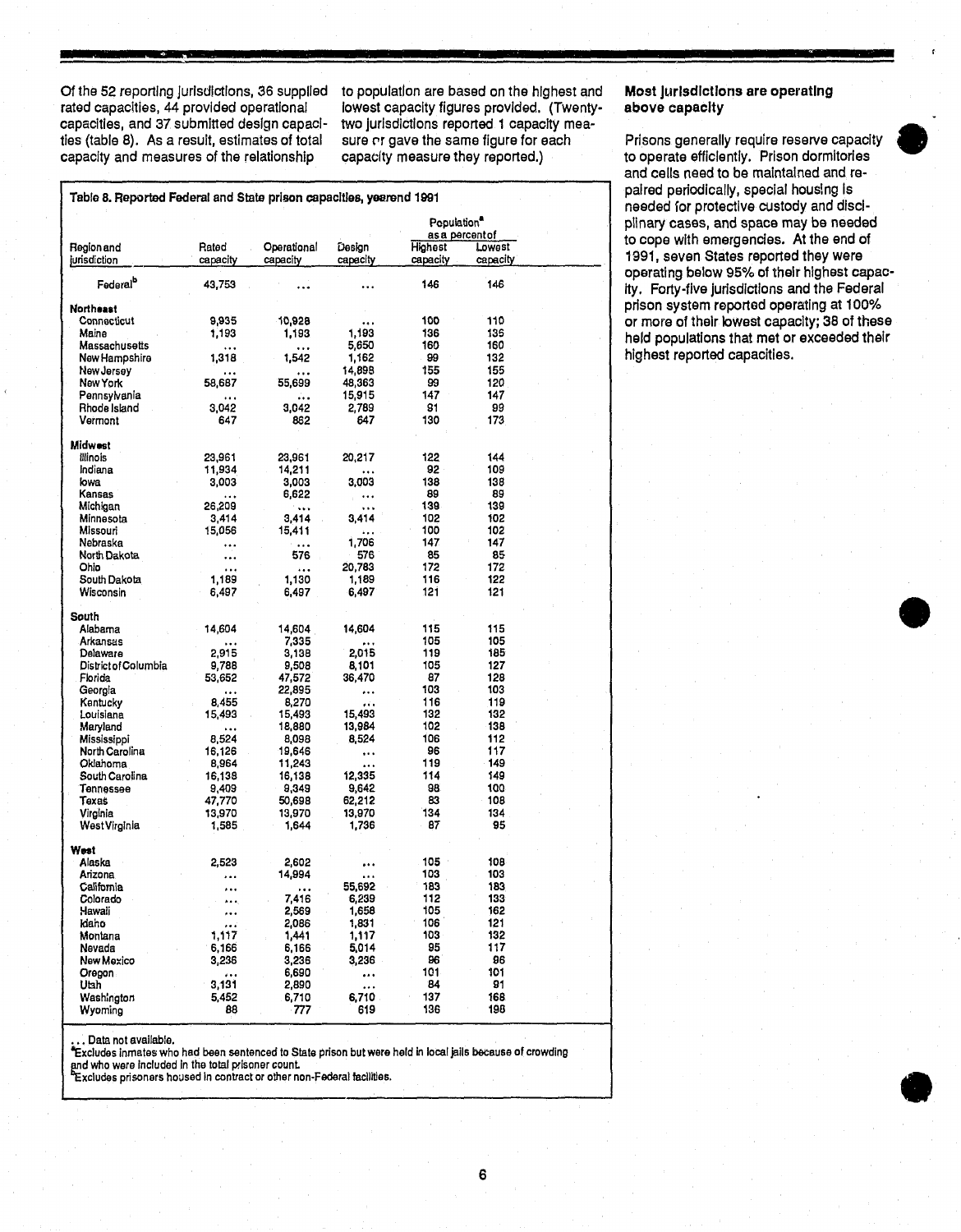

Overall, at the end of 1991 State prisons were estimated to be operating at 116% of their highest capacities and 131% of their lowest capacities (table 9). Prisons in Southern States were found to be operating closest to their reported capacity on each measure. The Federal system was estimated to be operating at 46% over capac-Ity.

# An Increasing percentage of prisoners admitted for drug offenses

Underlying the 116% growth In the State prison population during the 1980's was a change In the offense distribution: In 1989 an estimated 29.5% of persons admitted to State prison were drug offenders, up from

7.7% In 1981 (table 11). The number of prison commitments for drug offenses grew six-fold, from 11,487 In 1981 to 87,859 In 1989, while the total number of commitments doubled, from 149,186 to 297,827. The Increase In prisoners admitted for drug offenses accounted for more than half of the growth In the total admissions to State prisons.

Growth In the number of persons arrested for drug law violations and an Increase in the rate of incarceration for drug offenses account for the ohange In the prison offense distribution. Between 1981 and 1989, the estimated number of adult arrests for drug law violations increased by 166.6%, from 468,056 to 1,247,763 (table 12).

Table 9. State prison population and capacity, by region, 1991 proportion of prison admissions. Prison Highest Region population u.s. total 749,318 647,160 Northeast 131,452 112,717 Midwest 155,469 123,582 South 299,219 297,351<br>West 163,178 113,510 163,178 Lowest capacity 572,487 100,552 117,147 247,364 107,424 Population as a percent of Highest capacity 116% 131% 116 131<br>126 133 126 133 101 121<br>144 152 152

Note: Population counts exclude prisoners sentenced to State prison but held in local jails.

# Note: Population counts exclude prisoners sentenced to St.<br>
Table 10. Population as a percent of reported capacity for State prisons, 1985-91

|                                         | State<br>prisons   |
|-----------------------------------------|--------------------|
| Highest<br>capacity 1991                | 647,160            |
| Lowest<br>capacity 1991                 | 572,487            |
| Net change in<br>capacity, 1990-91      |                    |
| Highest<br>Lowest                       | 48,665<br>29,297   |
| Population as a<br>percent of capacity* |                    |
| Highest<br>1985<br>1990<br>1991         | 105%<br>115<br>116 |
| Lowast<br>1985<br>1990<br>1991          | 119%<br>127<br>131 |
|                                         |                    |

Note:<br>
tional<br>
lighte<br>
1985,<br>
report<br>
Exclusion<br>
State<br>
crowds<br>
count Note: States were asked to report their rated, operational, and design capacities, Tabulations reflact the highest and lowest of the 3 capacities reported for 1985,1990, and 1991. The Federal system did not report comparable capacity figures for 1991. ·Excludes Inmates who had been sentenced to State prison but were held in local jails because <sup>0</sup>' crowding and who were included in the total prisoner count

# Table 11. Court commitments to State prisons, by type of offense, 196D-89 Number of court commitments

Selected Percentadmitted for All serious Drug Selected Drug Year offenses offenses offenses serious offense 1960 74,952 40,924 3,148 54.6% 4.2% 1964 75,096 43,330 3,079 57.7 4.1 1970 67,304 39,777 6,596 59.1 9.8 1974 89,243 58,900 10,709 66.0 12.0 1978 112,874 72.578 9,481 64.3 8.4 1981 149,186 93,838 11,487 62.9% 7.7% 1982 164,648 105,539 13,336 64.1 8.1 1983 173,289 106,746 14,210 61.6 8.2 1984 166,927 87,971 18.529 52.7 11.1 1985 183,131 100,539 24.173 54.9 13.2 1986 203,315 106,740 33,140 52.5% 16.3% 1987 225,627 110,332 46,028 48.9 20.4 1988 245,310 112,843 61,573 46.0 25.1 1989 297,827 117,344 87,859 39.4 29.5

Note: Offenses include murder, manslaughter, sexual assault, robbery, aggravated assault, and burglary. Data for new court commitments for 1960·82 are from unpublished National Prisoner Statistics (NPS) reports on admissions and releases. Data for 1983-89 are from the National Corrections Reporting Program (NCRP).

The Impact of this Increase In arrests was compounded by a rise In the rate of Incarceration. In 1981 there were 24 drug offanders admitted to State prison for every 1,000 adult arrests for drug violations (table 13). By 1989 the rate Increased to 70 admissions per 1,000 adult arrests.<sup>2</sup>

# Newly available data permit estimates of the probability of Incarceration

Previous BJS Bulletins have reported the ratio of prison commitments to adult arrests for selected serious crimes. This ratio was designed as an alternative to populationbased measures. While population-based Incarceration rates take Into account the number of sentenced prisoners and the size of the resident population in a jurisdiction, the prison admlsslon-to-arrest ratios show the use of prison relative to those arrests that account for a substantial

In the numerator of this ratio was the total number of court commitments for all offenses; In the denominator was the

 $2$ The 1990 rate could not be calculated. Although the number of adult arrests for drug law violations In 1990 was 1,008,332, data on the number of drug offenders admitted to State prisons were not available.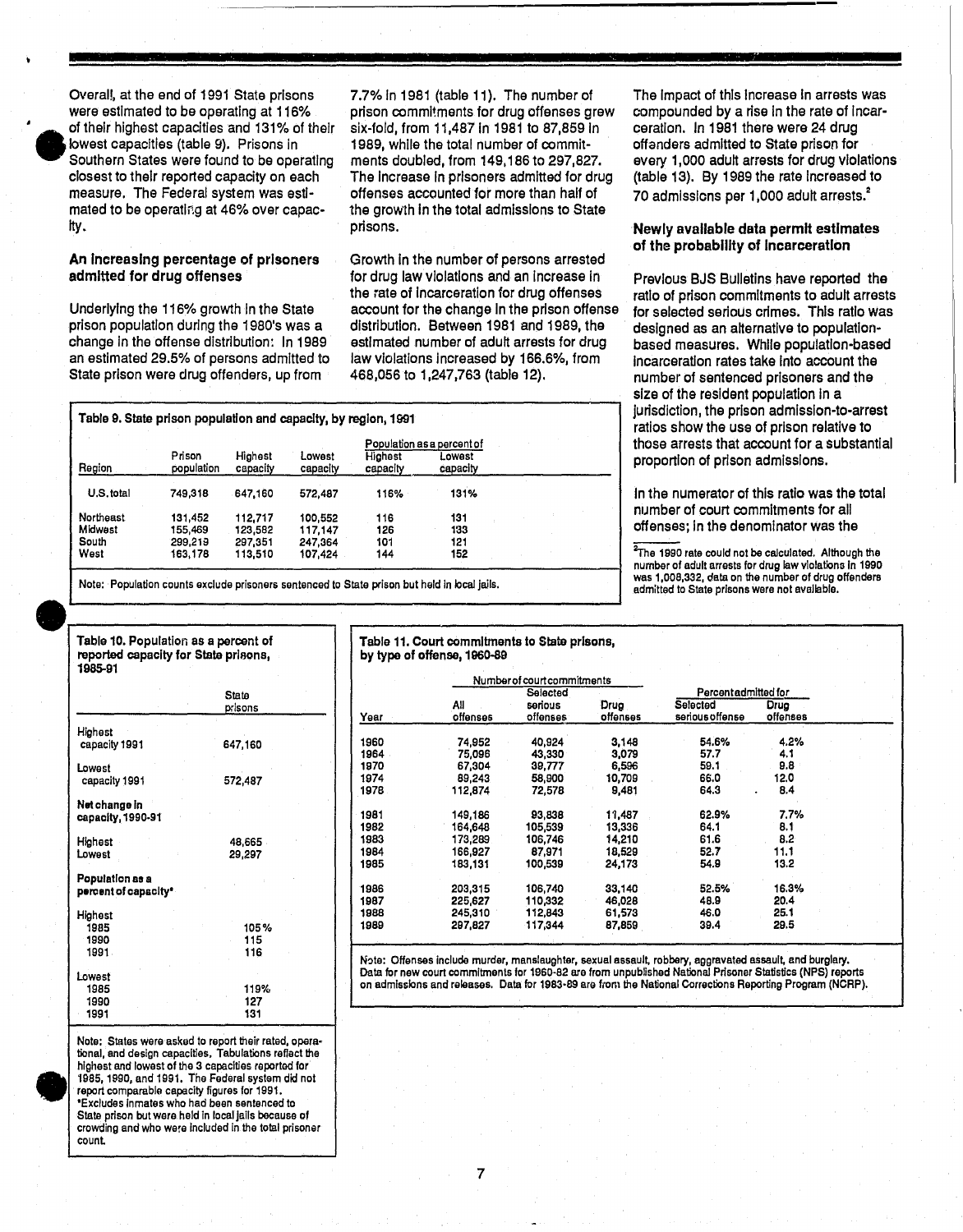estimated number of adult arrests for murder/nonnegligent manslaughter. rape. robbery. aggravated assault. and burglary.

| Previously   | All new court commitments |
|--------------|---------------------------|
| reported $=$ | Number of arrests         |
| ratio        | for 5 serious offenses    |

Between 1960 and 1974 the prison admlsslon-to-arrest ratio declined from 299 commitments per 1,000 adult arrests for the selected serious offenses to 155. In the late 1970's the ratio began to Increase. By 1990. the ratio had more than doubledto 367 court commitments per 1.000 adult arrests.

The previously reported ratio, however, should not be used as a measure of the probability of Incarceration or as an

Table 12. Estimated number of court commitments and adult srrests for selected serious offenses and drug offenses. 1960-90

|      | Estimated number<br>ofadultarrests |           |             |  |  |
|------|------------------------------------|-----------|-------------|--|--|
|      | Selected<br>serious                | All drug  | Drug        |  |  |
| Year | offenses                           | offenses  | trafficking |  |  |
| 1960 | 250.465                            |           |             |  |  |
| 1964 | 291,146                            |           |             |  |  |
| 1970 | 395.679                            | 322,314   |             |  |  |
| 1974 | 574.730                            | 474.897   |             |  |  |
| 1978 | 616.656                            | 479.950   | 86.391      |  |  |
| 1981 | 697.847                            | 468,056   | 93.143      |  |  |
| 1982 | 754.742                            | 584,850   | 119.309     |  |  |
| 1983 | 709,525                            | 583,474   | 128,948     |  |  |
| 1984 | 679.032                            | 623.719   | 137,218     |  |  |
| 1985 | 688,795                            | 718,597   | 170,307     |  |  |
| 1986 | 757.587                            | 742,687   | 186,414     |  |  |
| 1987 | 749.651                            | 849.521   | 219,176     |  |  |
| 1988 | 840,633                            | 1,050,576 | 287,858     |  |  |
| 1989 | 897.252                            | 1,247,763 | 404,275     |  |  |
| 1990 | 881.466                            | 1.008,332 | 318,633     |  |  |
|      |                                    |           |             |  |  |

Noto: The number of adult arrests was derived from annual publications from the FBI on the number of mutderslnonnegligant manslaughtars, rapas, robberies, aggravated assaults, bUrglaries, and drug law violations reported to the public. The estimatad number of adult arrests for these crimes was derived by multiplying the estimated total number of arrests by the percentage of known arrests of persons age 18 or older, as reported annually by the FBI. For 1960 and 1964, estimates of adult arrests were based on FBI data for total known arrests for those years and were weighted for reporting coverage. (See Crime in the U.S., 1970, tables 24 and 25.) The estimated number of adull arrests for drug trafficking was derived by multiplying the total number adult arrests for drug law violations by the percentage of arrests for sele or manufacture. -Not available

Indicator of the certainty of punishment. Data recently avallabie from the National Corrections Reporting Program (NCRP) demonstrate that the changing offense distribution heavily Influenced changes In this ratio. Admissions for drug offenses accountad for more than half (51.6%) of the total Increase In the number of admissions (148.641) between 1981 and 1989; admissions for the selected serious offenses accounted for 15.8% of the Increase.

A more refined ratio that Includes the same types of offenses In the numerator and denominator shows that the probability of incarceration for persons arrested for serious offenses has not Increased steadily over time. The ratio of prison admissions for murder. manslaughter. sexual assault.

robbery. aggravated assault. and burglary to adult arrests for the same offenses Increased from 100 commitments per 1.000 • adult arrests In 1970 to 150 In 1983. The ratio fluctuated between 1984 and 1987 and then declined to 131 commitments per 1,000 adult arrests in 1989, which was below the level observed In 1981.

The data suggest that growth In the prison population before 1984 may have been linked to an Increase in the probability of Incarceration for serious offenses, Much of the growth since 1984, however. resulted from the doubling of the number of adult arrests for drug law violations and the tripling of the probability of Incarceration for those arrestees.

•

•

•

Table 13. Court commitments to State prisons, relative to adult arrests for selected offenses, 1960-90

|       |                                                                      | Number of court commitments                                             |                                                                 |  |  |
|-------|----------------------------------------------------------------------|-------------------------------------------------------------------------|-----------------------------------------------------------------|--|--|
| Year  | <b>For all offenses</b><br>per 1,000 arrests<br>for serious offenses | For selected serious<br>offenses per 1,000<br>arrests for same offenses | For drug offenses<br>per 1,000 arrests<br>for all drug offenses |  |  |
| 1960  | 299                                                                  | 163                                                                     |                                                                 |  |  |
| 1964  | 258                                                                  | 149                                                                     |                                                                 |  |  |
| 1970  | 170                                                                  | 100                                                                     | 20                                                              |  |  |
| 1974  | 155                                                                  | 102                                                                     | 22                                                              |  |  |
| 1978  | 183                                                                  | 118                                                                     | 20                                                              |  |  |
| 1981  | 214                                                                  | 134                                                                     | 24                                                              |  |  |
| 1982  | 218                                                                  | 140                                                                     | 23                                                              |  |  |
| 1983  | 244                                                                  | 150                                                                     | 24                                                              |  |  |
| 1984  | 246                                                                  | 130                                                                     | 30                                                              |  |  |
| 1985  | 266                                                                  | 146                                                                     | 34                                                              |  |  |
| 1986  | 268                                                                  | 141                                                                     | 45                                                              |  |  |
| 1987  | 301                                                                  | 147                                                                     | 54                                                              |  |  |
| 1988  | 292                                                                  | 134                                                                     | 59                                                              |  |  |
| 1989  | 332                                                                  | 131                                                                     | 70                                                              |  |  |
| 1990* | 367                                                                  |                                                                         |                                                                 |  |  |

Note: Seloctad serious offenses Include murder, nonnagllgent manslaughter, forcible rape, robbery, aggravated assault, and burglary.

-·Not available. 'Date. on the number of court commitments by type of offense were not available lar 1990.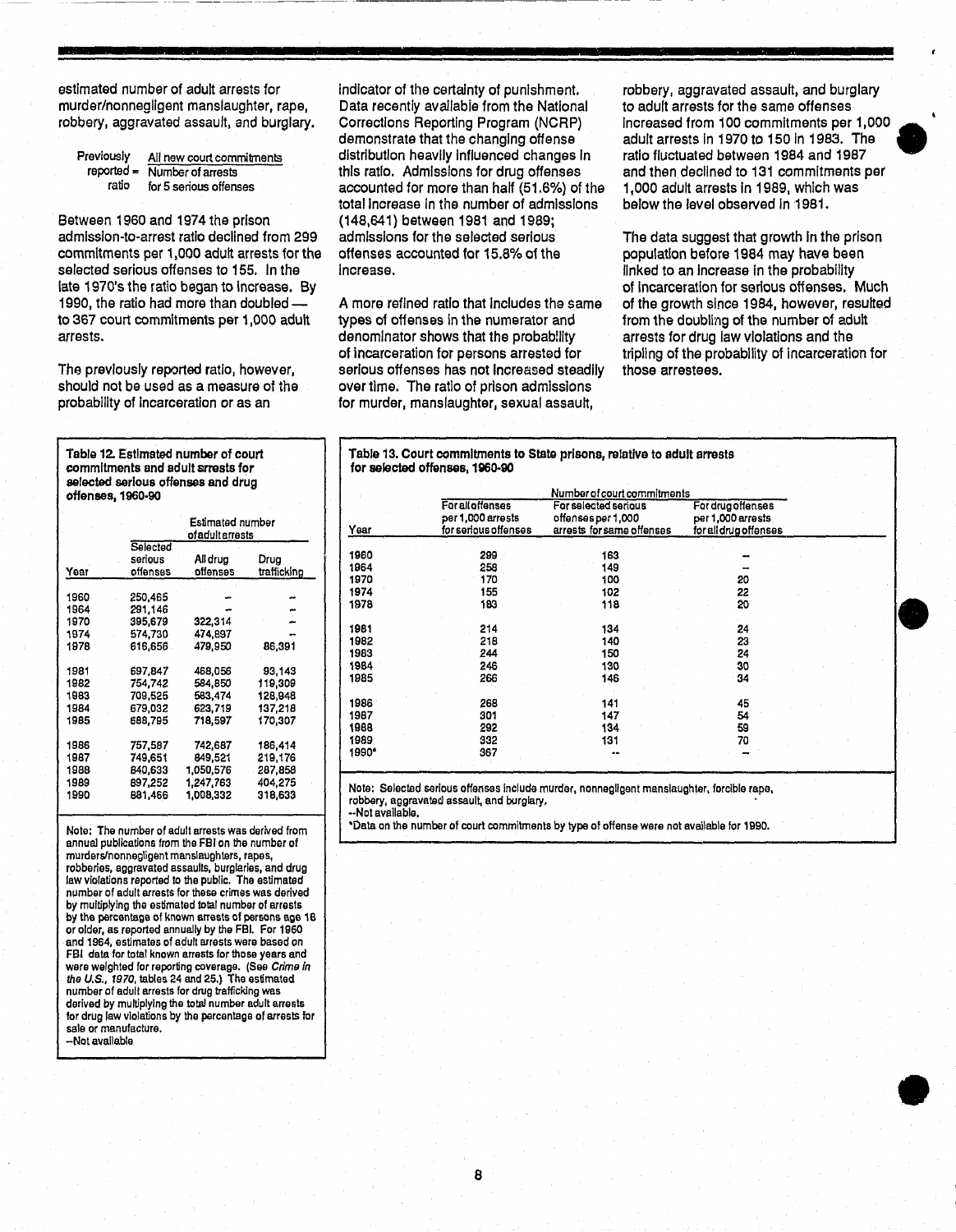### MethodologIcal note

This Bulletin Is based upon an advance count of prisoners conducted for the National Prisoner Statistics (NPS) program Immediately after the end of each calendar year. A detailed, flnal count containing any revisions will be published at a later date.

### Explanatory notes

•

•

Alabama. Capacity In community programs Is not Included In the reported capacity figures.

Alaska. Prisons and Jails form one Integrated system. All NPS data Include, therefore, both jail and prison populations.

Arizona. Population counts are based on custody data. Population counts exclude 46 male and 3 female Inmates housed in local jails due to overcrowding. Other expedited releases consist of inmates released by Early Parole Review (A.R.S. 31-233J).

California. Population counts are based on custody data.

Colorado. Population counts for "Inmates with over 1 year maximum sentence" in elude an undetermined number of "Inmates with a sentence of 1 year or less." Colorado revised the jurisdiction counts for 1985-90 to Include Inmates held In local jails due to overcrowding.

Connecticut. Prisons and jails form one Integrated system. All NPS data Include, therefore, both jail and prison populations.

Delaware. Population counts are based on custody data. Prisons and jails form one integrated system. All NPS data Include, therefore, both Jail and prison populations.

DistrIct of Columbia. In the District of Columbia, prisons and jails form one integrated system. All NPS data Include, therefore, both jail and prison populations. Female releases are included in the counts for male releases. Female capacities are included In the male capacities reported.

Federal. Population counts for "Unsentenced inmates" include those who come under the jurisdiction of the U.S. Immigration and Naturalization Service. Female capacities are included in the male capacities • reported.

Florida. Population counts are based on custody data.

Georgia. Population counts are based on custody data. Population counts exclude an undetermined number of Inmates housed In local Jails solely to ease overcrowding, awaiting pick-Up.

Hawall. Prisons and lails form one integrated system. All NPS data Include, therefore, both Jail and prison populations.

illinois. Population counts are based on custody data. Population counts for "Inmates with over 1 year maximum sentence" Include an undetermined number of inmates with sentence of 1 year or loss."

Indiana. Population counts are based on custody data and exclude 773 Inmates housed in local jails because of crowding.

Iowa. Population counts are based on custody data.

Kansas. Female capacities are Included in the male capacities reported.

Maine. Female capacities are included in the male capacities reported.

Maryland. While population totals are actual manual counts, breakdowns for sentence length are estimates based on the actual sentence length breakdowns of Maryland's automated data system.

Massachusetts. Population counts are based on custody data. Population counts exclude 774 male and 11 female Inmates housed in local jails because of crowding. Popuiatlon counts for "Inmates with over 1 year maximum sentence" include an undetermined number of "Inmates with a sentence of 1 year or less." Population totals are actual counts; however, the totals by sex are estimates believed to be within 0.1 % of the actual counts.

Michigan. Population counts are based on custody data. Capacity figures exclude the Capacities of the Community Residential Program.

Mississippi. Female capacities are included in the mala capacities reported.

Nevada. Other expedited releases consist of inmates released through mandatory parole.

New Jersey. Other expedited releases consist of inmates released under the provisions of the Intensive Supervision Program. This program was designed In response to prison overcrowding and Is an intermediate form of punishment between Incarceration and probation. Each of the male capacity figures Include 595 bedspaces in county facilities.

North Carolina, While popuiatlon totals are actual counts, the breakdowns for sentence length are estimates believed to be accurate to within 1% of the actual counts. Population counts exclude Inmates housed in county jails for which the state government had parole authority. These Inmates are not under the Jurisdiction of the North Carolina Division of Prisons. North Carolina had an undetermined number of releases due to overcrowding.

Ohio. Population counts for "Inmates with over 1 year maximum sentence" include an undetermined number of "Inmates with a sentence of 1 year or less."

Oklahoma. Population counts for "Inmates with over 1 year maximum sentence" may include a small undetermined number of Inmates with a sentence of 1 year.

Rhode Island. Prisons and jails form one integrated system. All NPS data Include, therefore, both jail and prison populations.

Tennessee. Population counts are as of December 20, 1991. Population counts for "Inmates with over 1 year maximum sentence" Include an undetermined number of "Inmates with a sentence of 1 year or less." Population counts Include 1,744 males and 102 females housed In local Jails because of crowding in State prison facilities and exclude 2,736 felons sentenced to serve time in local jails.

Texas. Population counts are based on custody data. The courts have ordered that the Texas Department of Criminal Justice Institutional Division (TDCJ-ID) cannot house more inmates than 95% of capacity. Approximately 2,928 beds are exempt from this rule, and the inmates in these beds do not count toward the calculation of 95% capacity. The population counts Include all inmates within TDCJ-ID; however, the capacity figures exclude the 2,928 exempt beds.